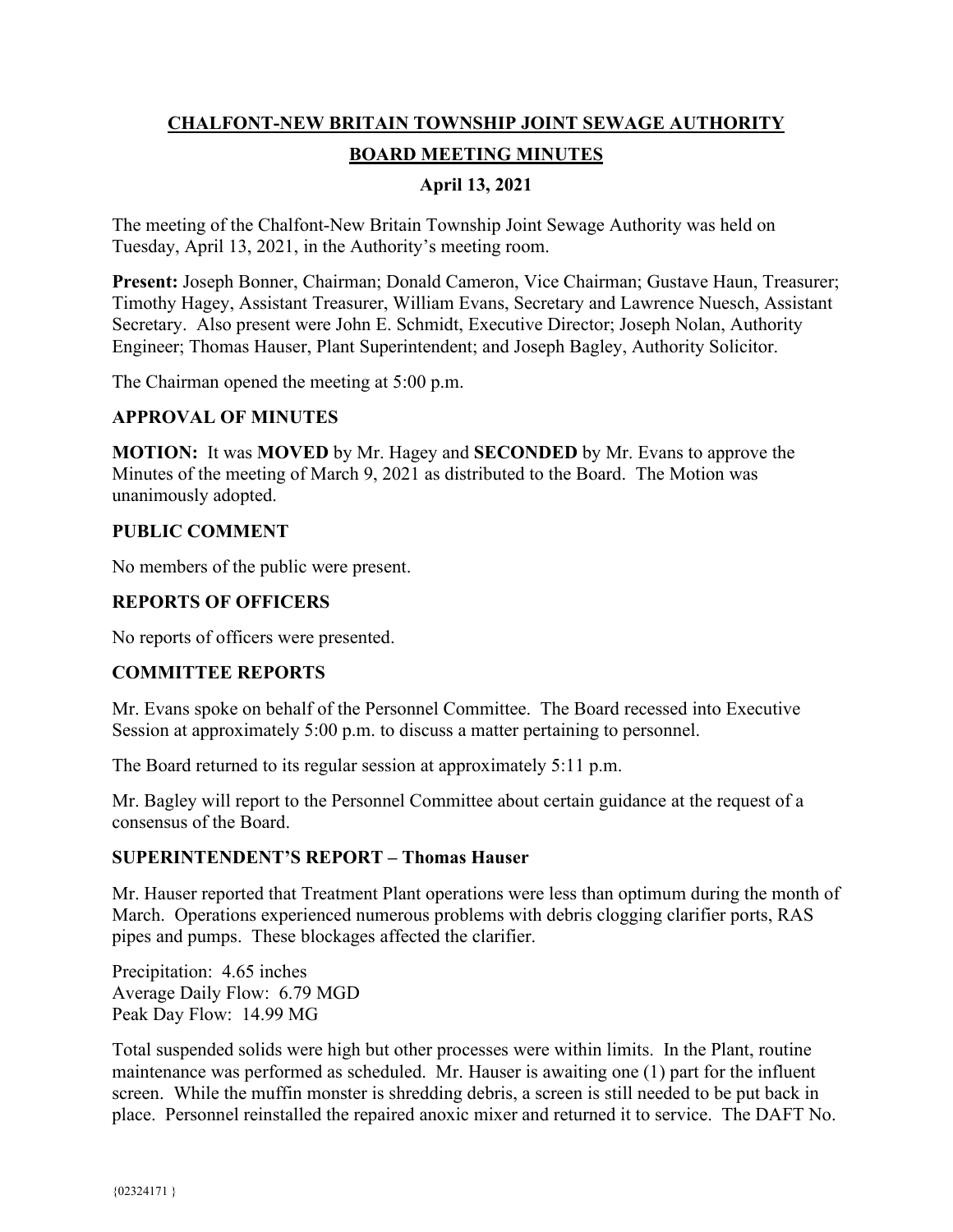2 is back in service mostly related to a SCADA issue. Lift pump No. 1 tripped out and would not reset. Its motor casing had broken and spun around, twisting its power cord, causing damage to the level control stick for the #5 pump. Pump #1 is completely out of service, while #5 can still be operated manually. The drive wheels on the G&G traveling bridge were replaced. Eastern Environmental started aerator work during the first week of April and are in the process of pulling the three (3) aerator shafts. Some of the aerator discs are cracked and Mr. Hauser is getting a quote to replace the discs, which are 33 years old. Gryphon was at the Plant to provide additional training on the dryer and to install a cold-air intake after the condenser to keep the blower bearings cool.

In the collection system, routine pump station maintenance was performed. One-Calls were marked. The Cycle A deduct/consumption meter list was read. Various jobs using the jet truck in the Plant and in the collection system were performed. All backup pumps and generators at the Plant and at the Pump Stations were refueled. Root X was applied to all laterals that have root intrusion. Aluminum brackets were made to assist when pump station drawdowns are performed and all fourteen (14) runs at the new Mill Ridge Project were jetted.

## **EXECUTIVE DIRECTOR'S REPORT**

Mr. Schmidt recommended approval of the Sewage Capacity Approval form for 94 Railroad Avenue.

**MOTION:** It was **MOVED** by Mr. Hagey and **SECONDED** by Mr. Haun to approve the Sewage Capacity Form for 94 Railroad Avenue. The Motion was unanimously adopted.

Mr. Schmidt reported on the preliminary expense budget which was distributed to the Board. Operations were not much more than last year except for the high expense repairs performed at the Plant last year. Mr. Schmidt reported that preliminarily it looks like the Authority will reach 100% of projected revenues. Expenses appear to be just under 100%. There are no capital contributions currently due from Bucks County Water & Sewer Authority. Pump Station No. 4 is on the Chalfont-New Britain part of the collection system not a part of BCWSA's obligations.

**MOTION:** It was **MOVED** by Mr. Hagey and **SECONDED** by Mr. Haun to approve the preliminary expense budget as distributed to the Board. The Motion was unanimously adopted.

Mr. Schmidt reported on a sewage backup at Remington Oaks which he described as the front part of The Highlands along Route 202. Mr. Schmidt oriented the Board as this being located near a discharge point for Pump Station No. 7. There was an extensive discussion about 8-10 sticks from driveway demarcation having been inserted into the collection system and trapping branches, rags, etc. causing the backup. Two (2) townhouses were affected and the Authority's insurance company has been alerted. Mr. Heverly was instrumental in addressing the situation. The HOA has been contacted. The manhole lids will be changed to seal them up.

## **ENGINEER'S REPORT – Joseph Nolan, P.E.**

Mr. Nolan reported that the Pump Station No. 4 design is almost complete. As a result of a recent meeting, final changes are being made to the design. The electrical design is just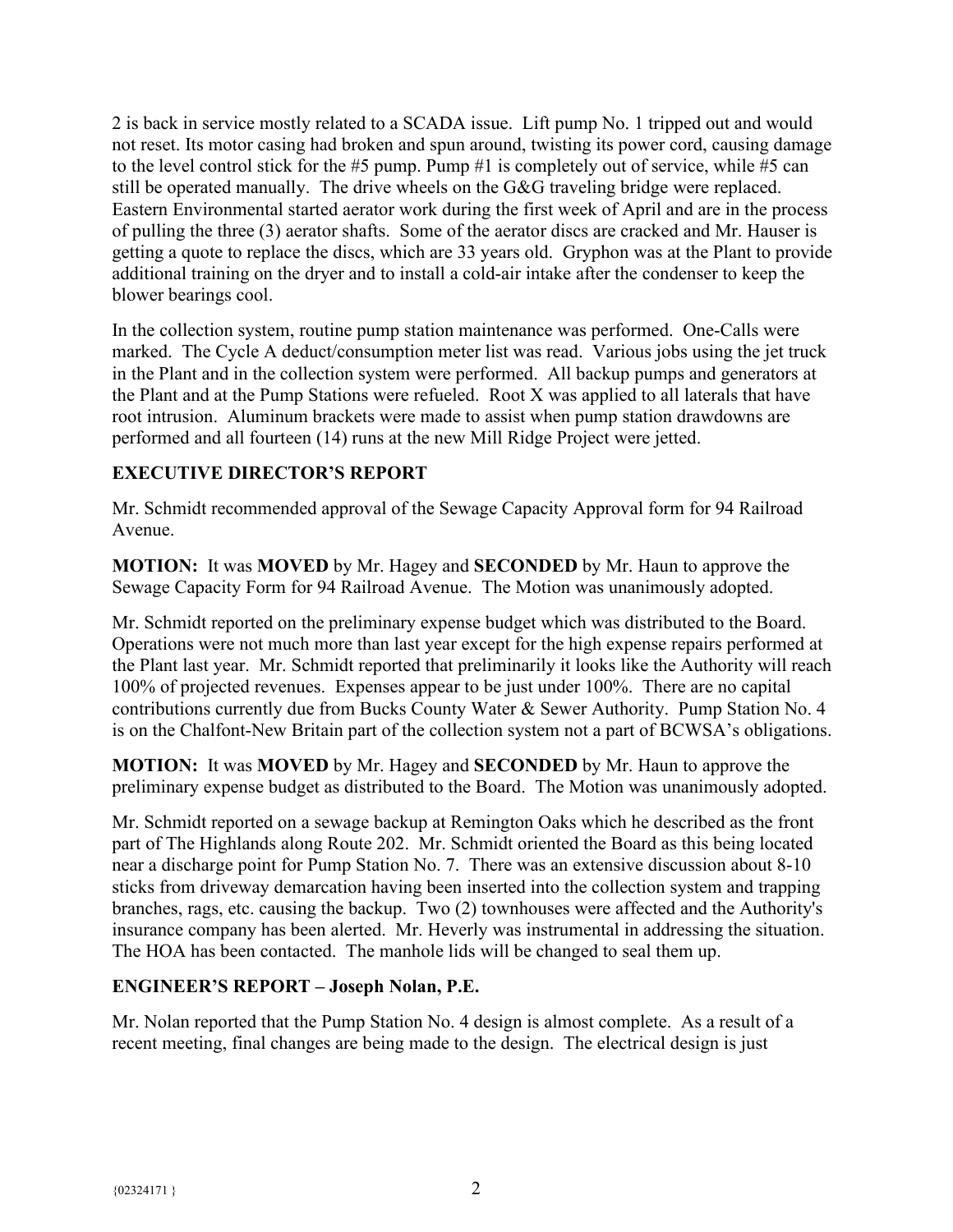beginning. Force main and gravity sewer profiles are being provided to the Authority by the end of next week.

Mr. Nolan summarized the approvals from outside agencies which are still necessary. A special Act 537 study has been required by DEP and has been completed. The study has been submitted to the New Britain Township Planning Commission, the Bucks County Planning Commission and the County Health Department. The meeting with the Township Planning Commission scheduled for April 13 was unexpectedly canceled. The Authority will be requesting approval of the Special Study as well as a waiver of land development from the Township. A construction permit from DEP is also necessary. Mr. Nolan expects bidding and the start of construction on the project this year.

Mr. Nolan noted that Requisition No. 220 for Capital Expenditures has no dollar amount and Requisition No. 263 for Capital Improvements is in the amount of \$9,635.10 representing Pump Station No. 4 expenses.

**MOTION:** It was **MOVED** by Mr. Haun and **SECONDED** by Mr. Hagey to approve Requisition No. 263 in the amount of \$9,635.10. The Motion was unanimously adopted.

## **SOLICITOR'S REPORT – Joseph M. Bagley, Esquire**

Mr. Bagley reported that the easement for Pump Station No. 4 has been finalized and sent to Bucks County for formal approval and execution. It will then be forwarded to New Britain Township for formal approval and execution. In an effort to save time, Mr. Bagley recommended that the Board approve the easement so that it could be executed and recorded upon receipt from the other municipalities. Mr. Bagley summarized the obligations of the Authority in the easement document.

**MOTION:** It was **MOVED** by Mr. Haun and **SECONDED** by Mr. Hagey to approve the easement with Bucks County and New Britain Township. The Motion was unanimously adopted.

Mr. Bagley recommended that the Board waive the tapping fee for the 1 EDU tie-in by New Britain Township to the sewer line in the Park in recognition for the accommodation made by the Township for the easement. There was a brief discussion regarding the recommendation.

**MOTION:** It was **MOVED** by Mr. Hagey and **SECONDED** by Mr. Evans to waive the tapping fee for New Britain Township for 1 EDU for Veterans Park. The Motion was unanimously adopted.

## **TREASURER'S REPORT – Gustave Haun**

Mr. Haun presented the General Operating Expenses for the month of \$281,234.08 along with the previously-approved Requisition No. 263 in the amount of \$9,635.10 as well as the payments